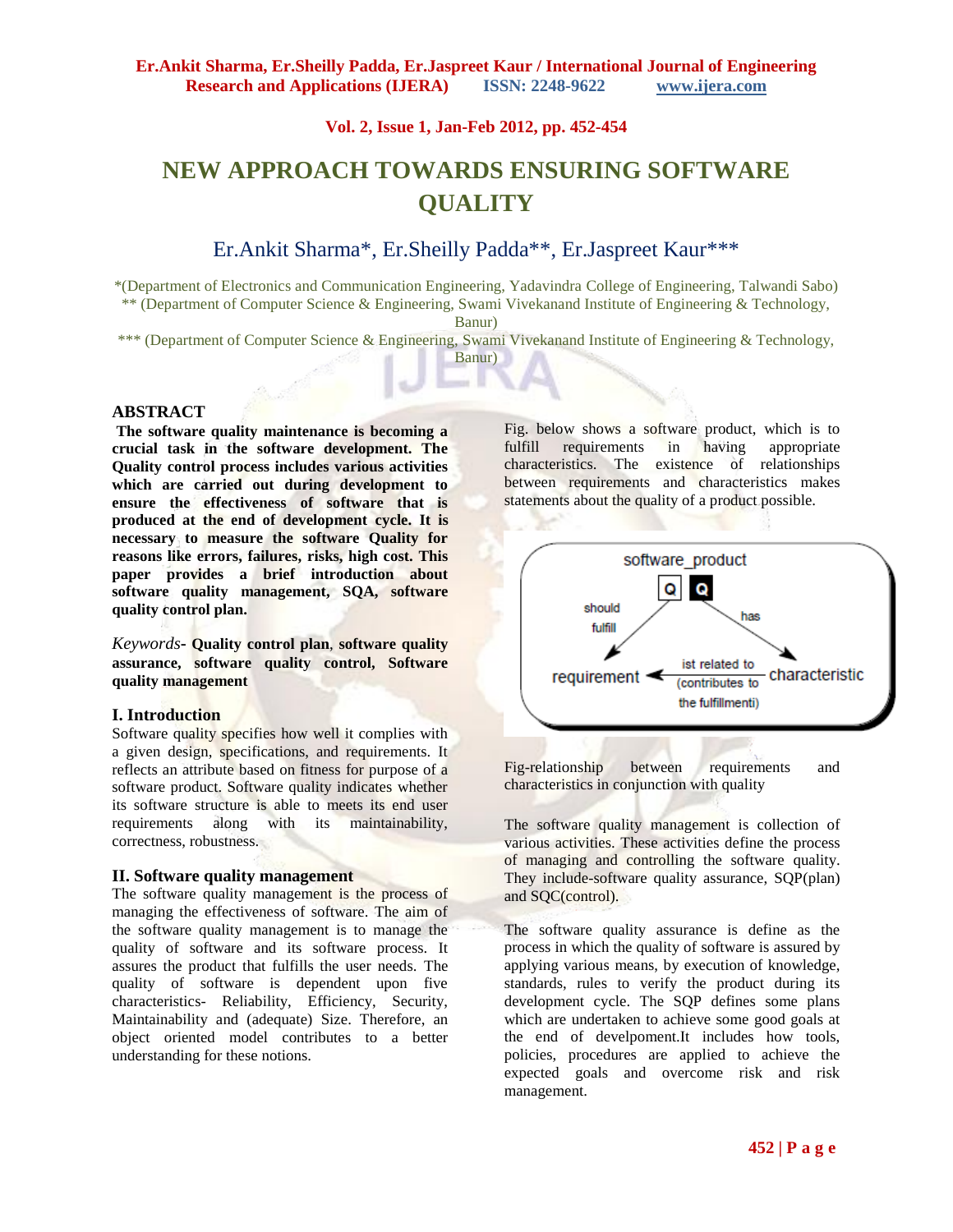### **Er.Ankit Sharma, Er.Sheilly Padda, Er.Jaspreet Kaur / International Journal of Engineering Research and Applications (IJERA) ISSN: 2248-9622 www.ijera.com**

## **Vol. 2, Issue 1, Jan-Feb 2012, pp. 452-454**

The SQC is the measure for controlling and maintaining the quality of software being developed. It ensures that the SQA and SQP are strictly followed by each one of the project developers. It includes how to conduct standard process such as quality review, Verify and evaluate to improve the use of methods, procedures and adopted software tools.

#### **SQM Roles**

- To ensure that the required level of quality is achieved in a software product.
- To encourage a company-wide "Quality Culture" where quality is viewed as everyone's responsibility.
- To reduce the learning curve and help with continuity in case team members change positions within the organization.
- To enable in-process fault avoidance and fault prevention through proper development

Many people use the terms SQM and SQA [\(Software](http://en.wikipedia.org/wiki/Software_quality_assurance)  [quality assurance\)](http://en.wikipedia.org/wiki/Software_quality_assurance) interchangeably.

## **III. Software quality assurance**

Software Quality Assurance is a set of activities designed to evaluate the process by which the products are developed or manufactured. The main objectives of SQA are it assures acceptable levels of confidence, conformance to functional technical requirements. The SQA assures some standard steps and then follows these steps to evaluate the software product. These QA groups would not take any part in the manufacture process itself but would measure and audit the process to make sure the established guidelines and standards where being followed. SQA encompasses the entire [software development](http://en.wikipedia.org/wiki/Software_development) process, which includes processes such as requirements definition, [software design,](http://en.wikipedia.org/wiki/Software_design) [coding,](http://en.wikipedia.org/wiki/Coding) [source code control,](http://en.wikipedia.org/wiki/Revision_control) [code reviews,](http://en.wikipedia.org/wiki/Code_review) [change](http://en.wikipedia.org/wiki/Change_management)  [management,](http://en.wikipedia.org/wiki/Change_management) [configuration management,](http://en.wikipedia.org/wiki/Configuration_management) [testing,](http://en.wikipedia.org/wiki/Software_testing) [release management,](http://en.wikipedia.org/wiki/Release_Management) and product integration. SQA is organized into goals, commitments, abilities, activities, measurements, and verifications. The QA group would then give input [\(metrics or](http://www.sqa.net/softwarequalitymetrics.html) [measures\)](http://www.sqa.net/softwarequalitymetrics.html) into a process of continuous improvement. It's not enough that software quality is important, some other points needs to be remembered regarding it and these are (1) explicitly define what is meant when you say 'software quality', (2) create a set of activities that will help ensure that every software engineering work product exhibits high quality, (3) perform quality assurance activities on every software project, (4) use metrics to develop strategies

for improving your software process, and as a consequence, improving the quality of the end product.

#### **IV. Software quality control**

Software Quality Control is the set of procedures used by organizations to ensure that a software product will meet its quality goals at the best value to the customer, and to continually improve the organization's ability to produce software products in the future. Software quality control refers to specified functional requirements as well as non-functional requirements such as supportability, performance and usability. It is distinct from software [quality](http://en.wikipedia.org/wiki/Quality_assurance)  [assurance](http://en.wikipedia.org/wiki/Quality_assurance) which includes [audits](http://en.wikipedia.org/wiki/Audits) of the quality management system against a standard. Whereas software quality control is a control of products, software quality assurance is a control of processes.

**Quality Control Plan:** The project quality defines the steps followed to fulfill the requirements such that the end product meets its specification and quality of product is maintained. The plan for quality control should be clear, consistent, not detailed, understandable, unambiguous, and correct. The quality control plan consists of various parts that are defined as-

- Quality of control staff-it may include the no. of members in a team, experienced /inexperienced staff, and project manager.
- Quality of review-the review is done by the experienced project member who is not in the team.
- Quality of procedures undertaken –it deals with checking of reports, drawings, calculations.
- Dispute handling
- Documentation and Responses.

## **V. Conclusion**

The purpose of Quality Control Plan is to assure that the quality of the product being developed is maintained throughout the development process. The Plan also includes the procedures which assist in controlling the quality of the product. The basic requirement of Quality Control is to fulfill all the valid requirements of the project. It also requires the developer to ensure that all the project activities are co-ordinated and completed as per schedule and reviews are made periodically. Although some